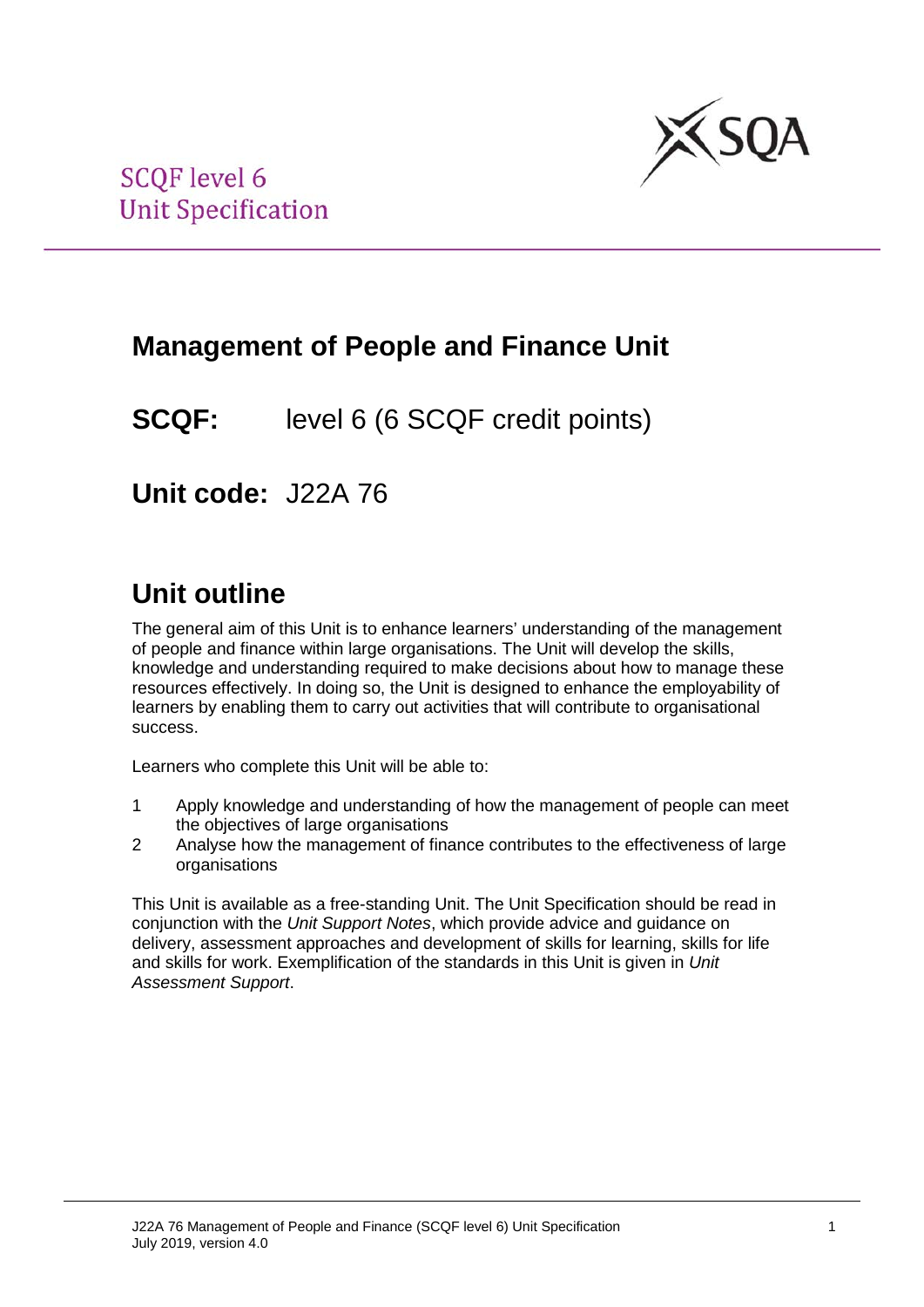### **Recommended entry**

Entry to this Unit is at the discretion of the centre. However, learners would normally be expected to have attained the skills, knowledge and understanding required by one or more of the following or equivalent qualifications and/or experience:

♦ National 5 Business Management Course or relevant component Units

Examples of other such relevant prior learning and experiences would be the development of thinking skills, and the ability to work with others. The Unit would also be suitable for those who have demonstrated or are interested in developing entrepreneurial and leadership skills.

### **Equality and inclusion**

This Unit Specification has been designed to ensure that there are no unnecessary barriers to learning or assessment. The individual needs of learners should be taken into account when planning learning experiences, selecting assessment methods or considering alternative evidence. For further information, please refer to the *Unit Support Notes.*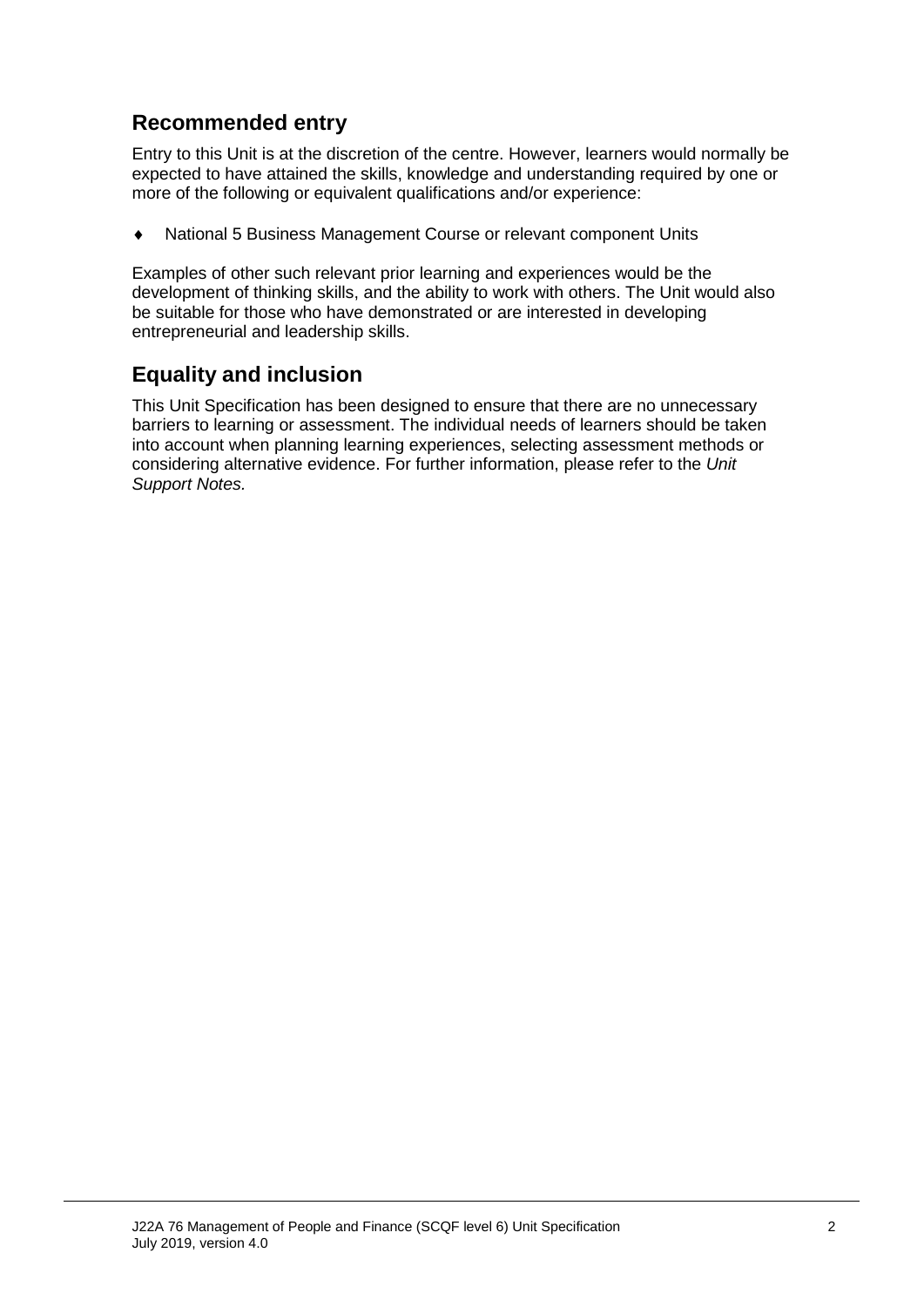# **Standards**

### **Outcomes and assessment standards**

### **Outcome 1**

The learner will:

- **1 Apply knowledge and understanding of how the management of people can meet the objectives of large organisations by:**
- 1.1 Describing approaches that could be used to manage human resources effectively
- 1.2 Describing approaches that could be used to motivate staff to improve effectiveness
- 1.3 Explaining how employee relations can impact on the success of a large organisation
- 1.4 Describing the impact of current employment legislation

### **Outcome 2**

The learner will:

- **2 Analyse how the management of finance contributes to the effectiveness of large organisations by:**
- 2.1 Describing sources of finance suitable for large organisations and giving reasons for their use
- 2.2 Describing the purpose of financial (final accounting) statements
- 2.3 Describing accounting ratios and outlining the use or limitation of ratio analysis

## **Evidence Requirements for the Unit**

Assessors should use their professional judgement, subject knowledge and experience, and understanding of their learners, to determine the most appropriate ways to generate evidence and the conditions and contexts in which they are used.

Evidence can be drawn from a variety of sources and presented in a variety of formats. This can include short written responses, participation in group tasks, presenting information to other groups and/or oral recorded evidence. The evidence can be gathered from a variety of tasks and assessments carried out during the Unit or Course. Learners should use appropriate business terminology and include, where appropriate, the use of real business examples.

Evidence may be presented for individual Outcomes or it may be gathered for the Unit as a whole through combining assessment in one single activity. If the latter approach is used, it must be clear how the evidence covers each Outcome.

Exemplification of assessment is provided in *Unit Assessment Support*. Advice and guidance on possible approaches to assessment is provided in the *Unit Support Notes.*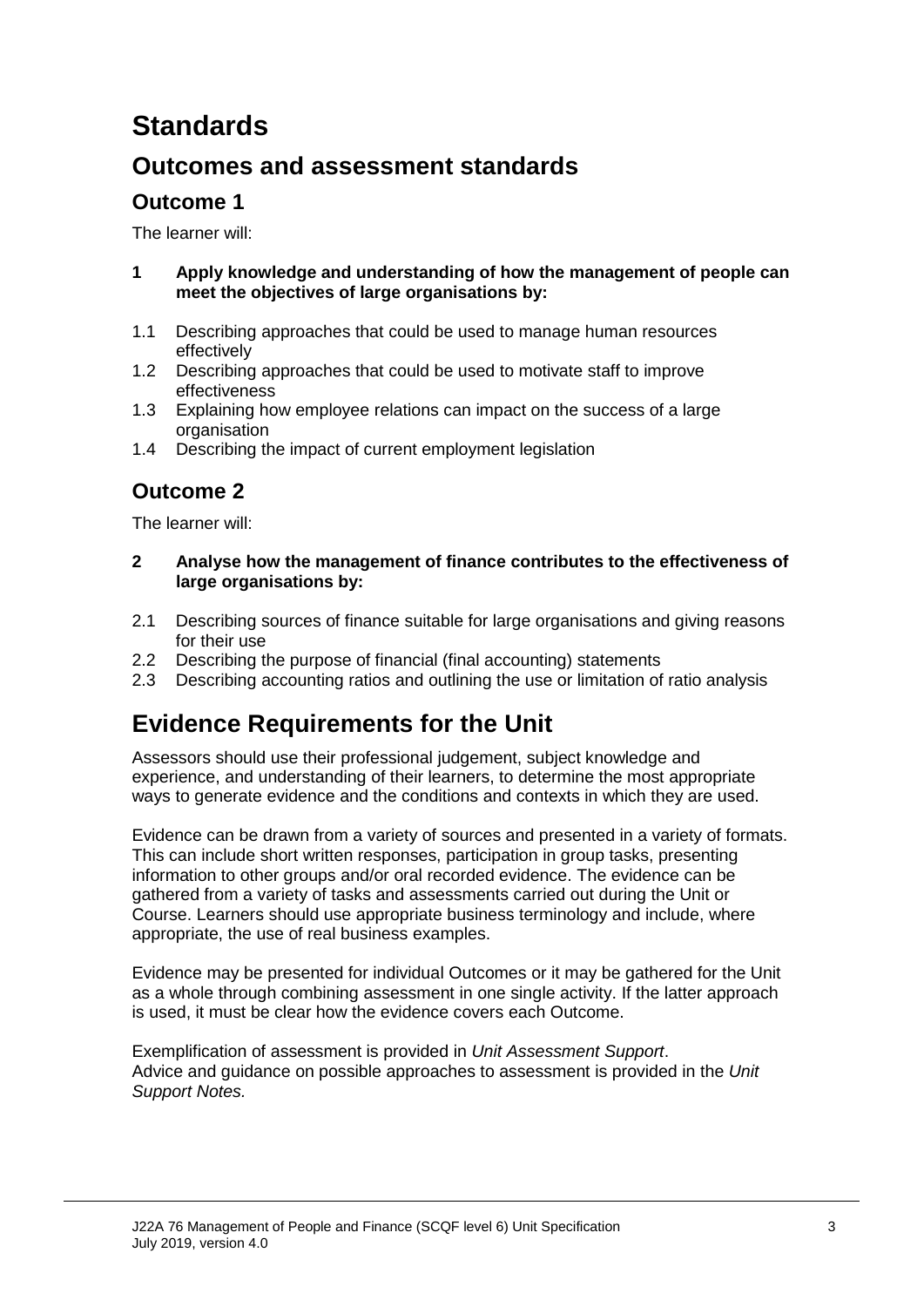### **Assessment standard thresholds**

If a candidate successfully meets the requirements of the specified number of Assessment Standards they will be judged to have passed the Unit overall and no further re-assessment will be required.

The specific requirements for this Unit is as follows:

♦ 5 out of 7 Assessment Standards must be achieved.

It should be noted that there will still be the requirement for candidates to be given the opportunity to meet all Assessment Standards. The above threshold has been put in place to reduce the volume of re-assessment where that is required.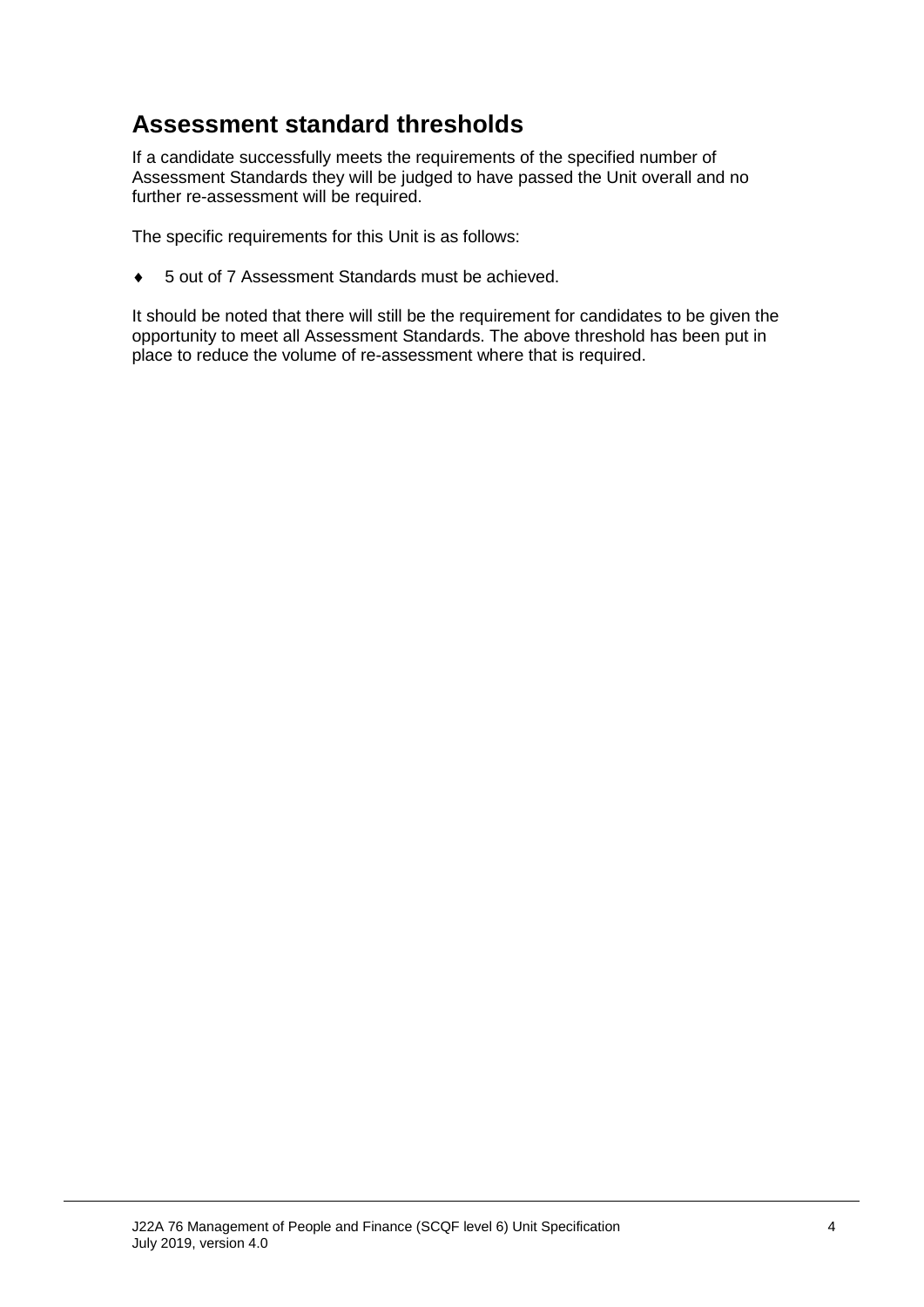### **Development of skills for learning, skills for life and skills for work**

It is expected that learners will develop broad, generic skills through this Unit. The skills that learners will be expected to improve on and develop through the Unit are based on SQA's *Skills Framework: Skills for Learning, Skills for Life and Skills for Work* and drawn from the main skills areas listed below. These must be built into the Unit where there are appropriate opportunities.

#### **1 Literacy**

1.2 Writing

#### **2 Numeracy**

2.3 Information handling

#### **4 Employability, enterprise and citizenship**

- 4.1 Employability<br>4.4 Enterprise
- **Enterprise**

#### **5 Thinking skills**

- 5.3 Applying
- 5.4 Analysing and evaluating

Amplification of these skills is given in SQA's *Skills Framework: Skills for Learning, Skills for Life and Skills for Work.* The level of these skills should be at the same SCQF level of the Unit and be consistent with the SCQF level descriptor. Further information on building in skills for learning, skills for life and skills for work is given in the *Unit Support Notes.*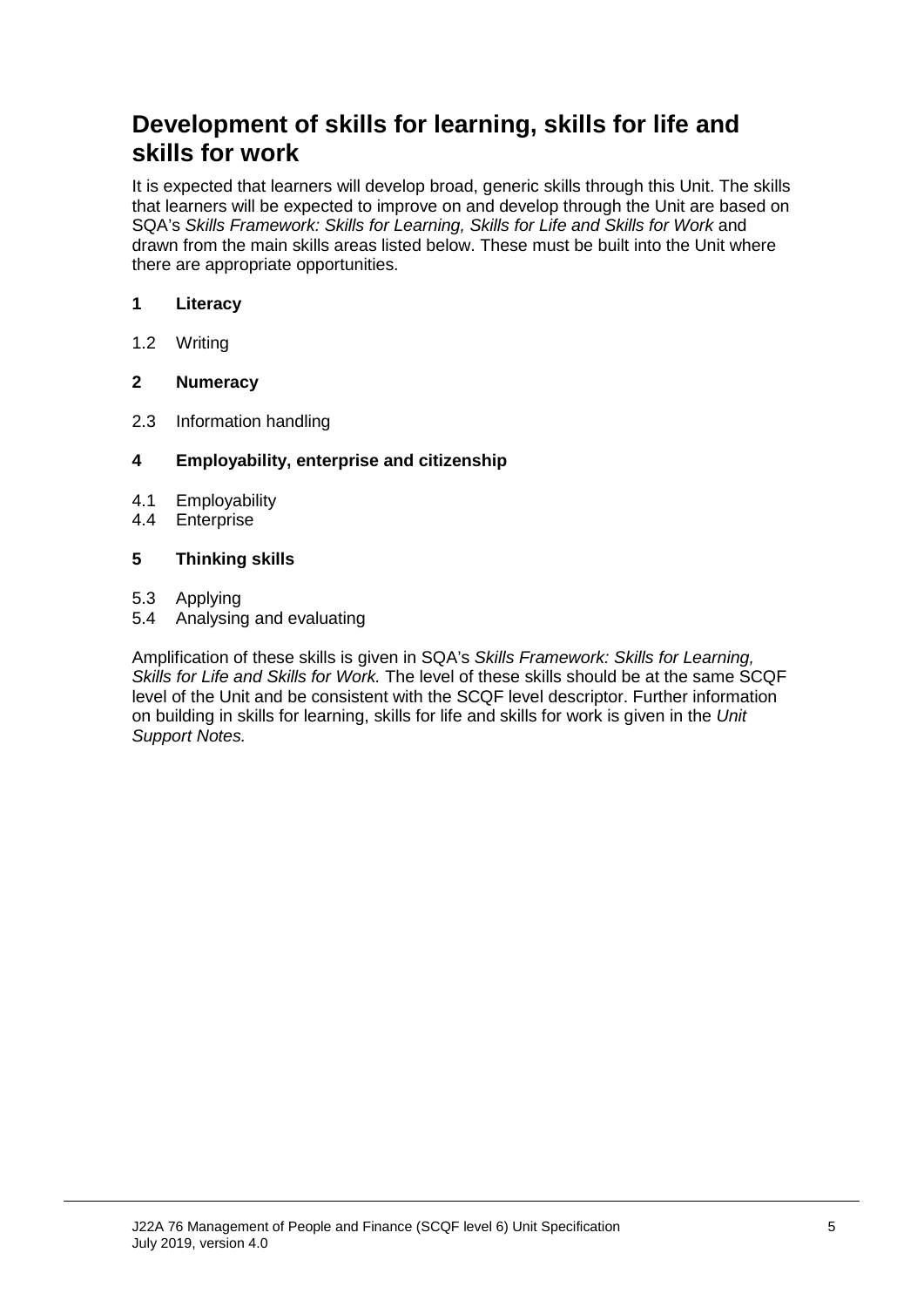# **Appendix: Unit support notes**

## **Introduction**

These support notes are not mandatory. They provide advice and guidance on approaches to delivering and assessing this Unit. They are intended for teachers and lecturers who are delivering this Unit. They should be read in conjunction with:

- ♦ the *Unit Specification*
- ♦ the *Unit Assessment Support packs*

## **Developing skills, knowledge and understanding**

Teachers and lecturers are free to select the skills, knowledge, understanding and contexts which are most appropriate for delivery in their centres.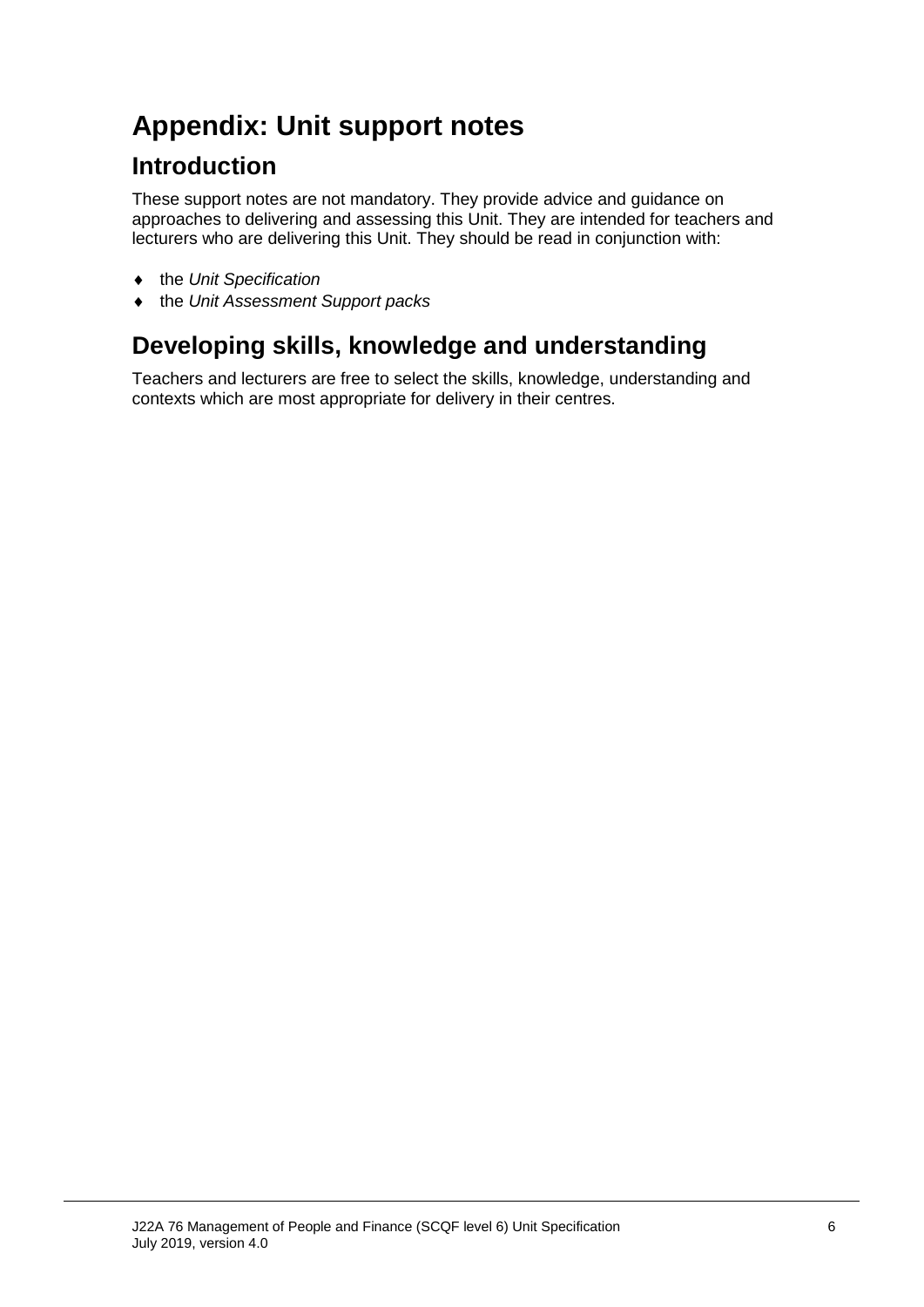# **Approaches to learning and teaching**

| <b>Topic</b>                    | Skills, knowledge and understanding                                                                                                                                                                                                                                                                                                                                                                                                                                                                                                          | <b>Suggested experiences and activities</b>                                                                                                                                                                                                                                                                                                                                     |                                                                                                                                                                      |
|---------------------------------|----------------------------------------------------------------------------------------------------------------------------------------------------------------------------------------------------------------------------------------------------------------------------------------------------------------------------------------------------------------------------------------------------------------------------------------------------------------------------------------------------------------------------------------------|---------------------------------------------------------------------------------------------------------------------------------------------------------------------------------------------------------------------------------------------------------------------------------------------------------------------------------------------------------------------------------|----------------------------------------------------------------------------------------------------------------------------------------------------------------------|
| Recruitment<br>and<br>selection | Learners should be made aware of:<br>• costs and benefits of internal and external recruitment<br>• differentiation between internal and external recruitment<br>• selection methods and the costs and benefits of methods of<br>selection, eg application forms, CVs, interviews, use of testing<br>• elements of workforce planning eg skills analysis of current<br>staff, staffing forecasts to meet demand, planning internal and<br>external supply of staff<br>• implications and benefits of flexible working on the<br>organisation | Exploring different careers and researching job specifications<br>and the desirable/essential attributes for different job roles will<br>enhance learners' employability. This is best achieved through<br>active and open-ended learning activities such as:<br>• producing sample application forms<br>• completing sample application forms<br>◆ participating in mock tests |                                                                                                                                                                      |
|                                 |                                                                                                                                                                                                                                                                                                                                                                                                                                                                                                                                              |                                                                                                                                                                                                                                                                                                                                                                                 |                                                                                                                                                                      |
|                                 |                                                                                                                                                                                                                                                                                                                                                                                                                                                                                                                                              |                                                                                                                                                                                                                                                                                                                                                                                 | • using business case studies that illustrate workforce planning<br>• listening to external contributors explain how their business<br>implements workforce planning |
| Training                        | Learners should be made aware of:                                                                                                                                                                                                                                                                                                                                                                                                                                                                                                            | • Investigating training methods and recommend suitable<br>methods for different scenarios.                                                                                                                                                                                                                                                                                     |                                                                                                                                                                      |
|                                 | • the relevance of training to the organisation and the employee                                                                                                                                                                                                                                                                                                                                                                                                                                                                             | • Listening to external contributors explain about the costs and                                                                                                                                                                                                                                                                                                                |                                                                                                                                                                      |
|                                 | • different training types and methods and their costs and<br>benefits                                                                                                                                                                                                                                                                                                                                                                                                                                                                       | benefits of staff training and the different training types and<br>methods they use in their business.                                                                                                                                                                                                                                                                          |                                                                                                                                                                      |
|                                 | ♦ the use of virtual learning facilities                                                                                                                                                                                                                                                                                                                                                                                                                                                                                                     |                                                                                                                                                                                                                                                                                                                                                                                 |                                                                                                                                                                      |
|                                 | • professional development through training schemes                                                                                                                                                                                                                                                                                                                                                                                                                                                                                          |                                                                                                                                                                                                                                                                                                                                                                                 |                                                                                                                                                                      |
|                                 | • professional development through work-based qualifications                                                                                                                                                                                                                                                                                                                                                                                                                                                                                 |                                                                                                                                                                                                                                                                                                                                                                                 |                                                                                                                                                                      |
| Employee<br><b>Relations</b>    | Learners should be made aware of:                                                                                                                                                                                                                                                                                                                                                                                                                                                                                                            | Participating in open-ended learning activities such as:                                                                                                                                                                                                                                                                                                                        |                                                                                                                                                                      |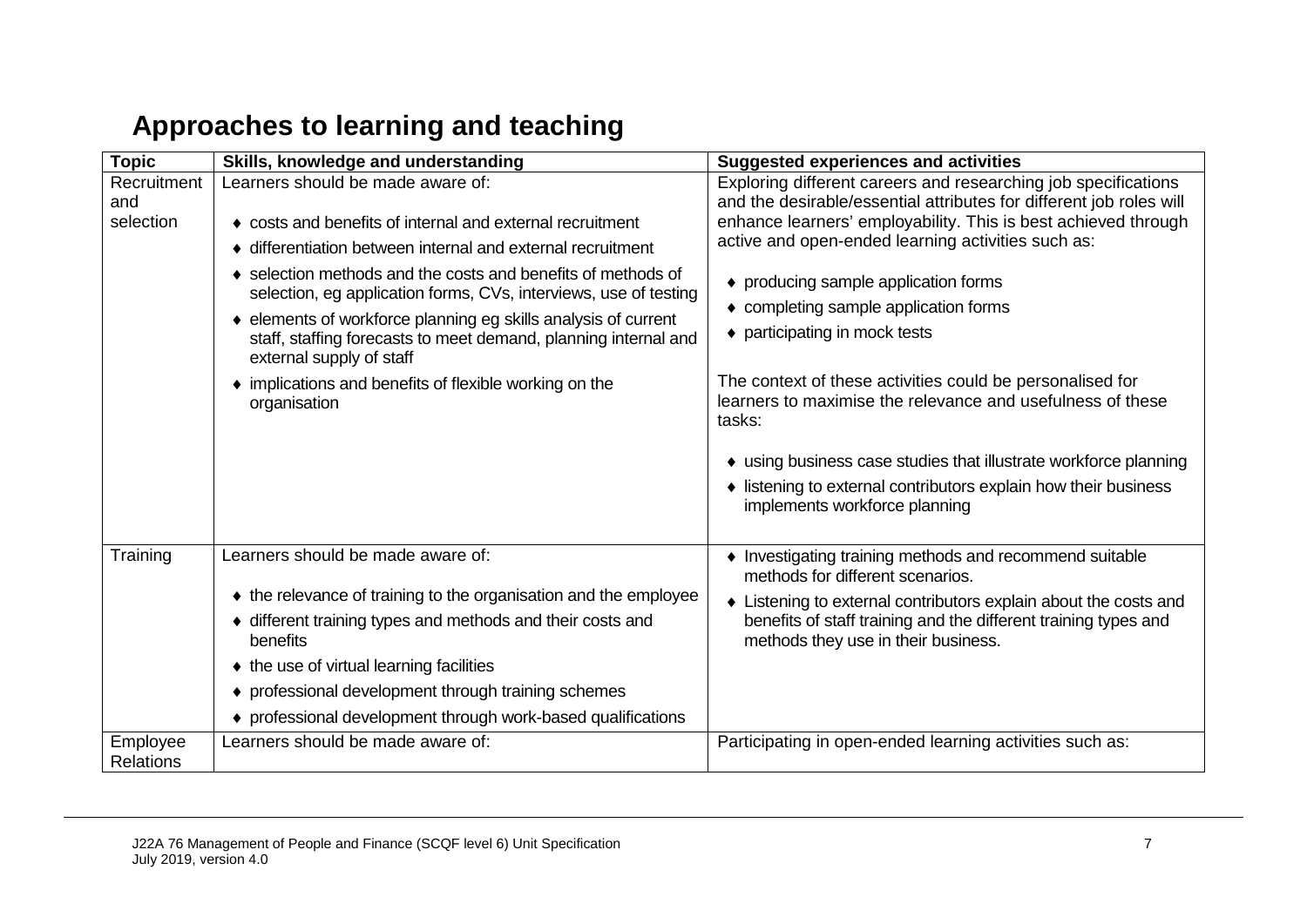| and<br>Employee<br>Legislation                | • the meaning of 'employee relations' and the impact of positive<br>employee relations<br>• industrial action that can occur due to negative employee<br>relations<br>• the use of appraisal methods and the costs and benefits of<br>these methods to the organisation and the employee<br>• legal and company policies (grievance, discipline, dismissal,<br>absenteeism, downsizing, de-layering) and their impact on<br>employee relations<br>• contemporary working practices and their impact on the<br>employee relations<br>♦ the role of external institutions eg Trade Unions, ACAS, CBI<br>and their impact on organisations and employees<br>• current employment legislation and its impact on employee<br>relations eg Health and Safety at Work, Equalities Act | • using current businesses as case studies to provide examples<br>of the impact of employee relation activities<br>• participating in mock wage negotiation activities<br>• listening to external contributors talk about how they manage<br>employee relations<br>• use examples to illustrate how an organisation has changed<br>its behaviour to comply with current employee legislation<br>• use examples from the media or from case studies to illustrate<br>how an organisation has used appraisal methods and the<br>effect of the methods on the organisation and employee |
|-----------------------------------------------|--------------------------------------------------------------------------------------------------------------------------------------------------------------------------------------------------------------------------------------------------------------------------------------------------------------------------------------------------------------------------------------------------------------------------------------------------------------------------------------------------------------------------------------------------------------------------------------------------------------------------------------------------------------------------------------------------------------------------------------------------------------------------------|--------------------------------------------------------------------------------------------------------------------------------------------------------------------------------------------------------------------------------------------------------------------------------------------------------------------------------------------------------------------------------------------------------------------------------------------------------------------------------------------------------------------------------------------------------------------------------------|
| Motivation<br>and<br>leadership<br>Sources of | Learners should be made aware of:<br>◆ motivation theories - Maslow, Hertzberg, McGregor<br>• methods of motivating employees, including the benefits of<br>motivation<br>• uses of employee participation and their costs and benefits,<br>eg works councils, worker director, consultative committees<br>• the role of management in motivating employees<br>• styles of leadership and their costs and benefits eg autocratic,<br>democratic, laissez-faire<br>• use and justification of leadership styles in a given business<br>scenario<br>Learners should be made aware of:                                                                                                                                                                                            | Participating in open-ended learning activities such as:<br>• justifying leadership styles for different scenarios<br>• taking part in team building activities<br>• listening to external contributors talk about what their business<br>does to motivate and lead staff<br>• using current businesses as case studies to provide examples<br>of motivation in the workplace<br>• Developing an understanding of role and operation of the                                                                                                                                          |
| finance                                       | ♦ the suitability of different sources of finance for large                                                                                                                                                                                                                                                                                                                                                                                                                                                                                                                                                                                                                                                                                                                    | stock market in providing finance for public limited companies.<br>♦ Researching and justifying suitable finance for different                                                                                                                                                                                                                                                                                                                                                                                                                                                       |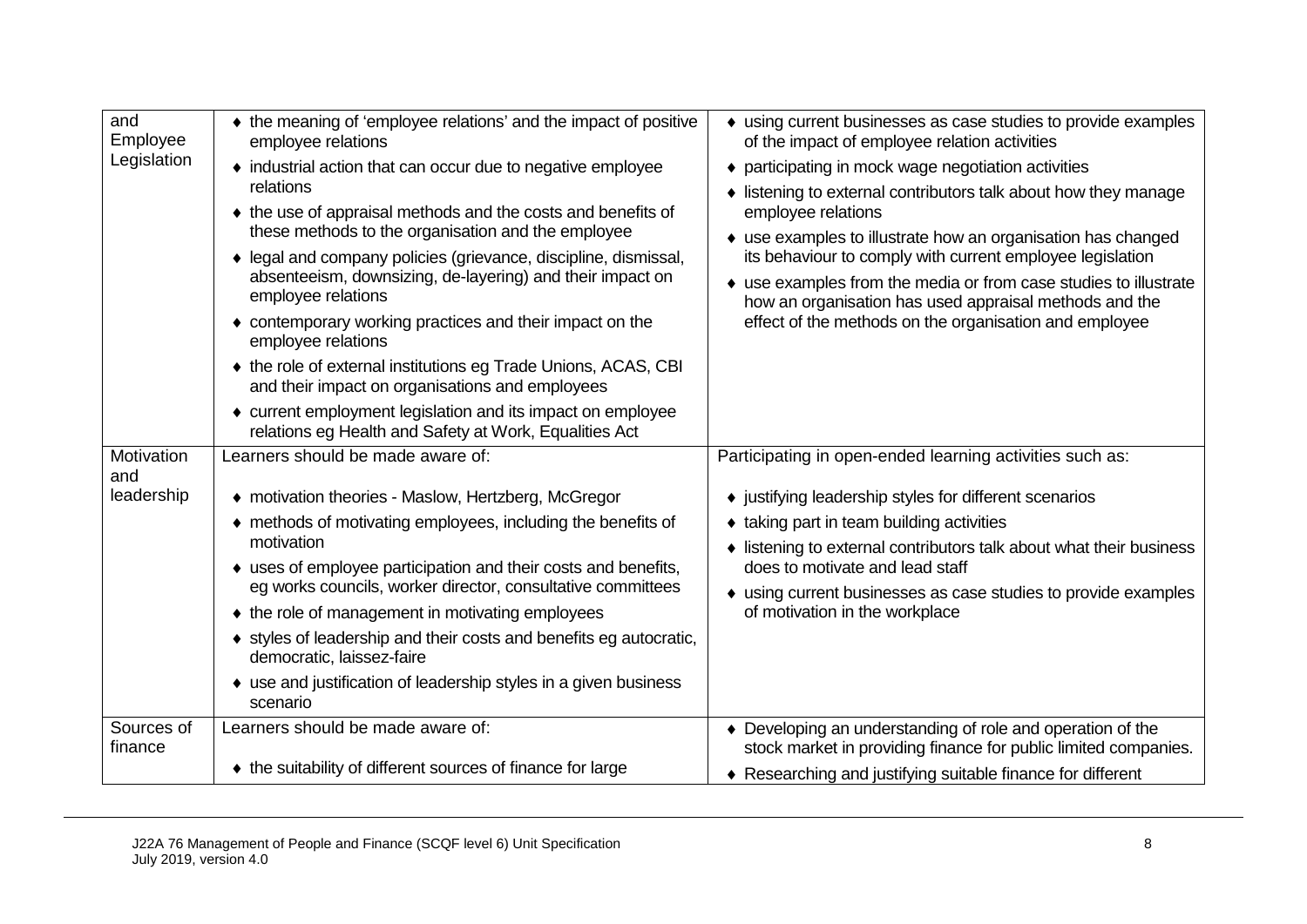|                                | organisations                                                                                                                       | scenarios.                                                                                                                                                                                     |  |
|--------------------------------|-------------------------------------------------------------------------------------------------------------------------------------|------------------------------------------------------------------------------------------------------------------------------------------------------------------------------------------------|--|
|                                | • internal and external sources, eg retained profit, sale of<br>assets, share issue, mortgages, debt factoring, debentures          | ♦ Participating in stock market investment simulations.                                                                                                                                        |  |
|                                |                                                                                                                                     | • Visiting banks and stock exchanges.                                                                                                                                                          |  |
|                                | • external long-term and external short-term sources                                                                                | • Listening to external contributors talk about sources of                                                                                                                                     |  |
|                                | ♦ determining factors for selecting sources of finance eg finance<br>costs (interests rates), payback term, short-term or long-term | business finance.                                                                                                                                                                              |  |
| Cash<br><b>Budgeting</b>       | Learners should be able made aware of:                                                                                              | • Interpreting cash budgets and identifying any cash flow or<br>profitability problems.                                                                                                        |  |
|                                | ◆ the purpose of budgeting as an aid to decision making                                                                             | • Justifying suitable solutions to problems identified.<br>• Using spreadsheets in the preparation and interpretation of<br>cash budgets.                                                      |  |
|                                | • the interpretation of cash budgets as a means of solving cash<br>flow issues                                                      |                                                                                                                                                                                                |  |
| Financial<br><b>Statements</b> | Learners should be made aware of:<br>• the purpose, main elements and interpretation of an income                                   | • Using income statements (trading, profit and loss accounts)<br>and statements of financial position (balance sheets) to<br>illustrate profits, losses and net worth.                         |  |
|                                | statement (trading and profit and loss account)                                                                                     | • Using spreadsheets in interpretation of income statements                                                                                                                                    |  |
|                                | • the purpose, main elements and interpretation of the<br>statement of financial position (balance sheet)                           | (trading, profit and loss accounts) and statements of financial<br>position (balance sheet).                                                                                                   |  |
|                                | • users of financial information and what they use it for                                                                           |                                                                                                                                                                                                |  |
| Ratio<br>analysis              | Learners should be made aware of:<br>$\bullet$ the purpose of ratio analysis                                                        | • Using exemplar income statements (trading, profit and loss<br>accounts) and statements of financial position (balance<br>sheets) to illustrate how to calculate and interpret profitability, |  |
|                                | ♦ the limitations of ratio analysis                                                                                                 | liquidity and efficiency ratios.                                                                                                                                                               |  |
|                                | • the interpretation of profitability, liquidity and efficiency ratios<br>to make evaluative comments on business performance       | • Using technological resources (eg spreadsheet software) to<br>assist in the preparation and interpretation of ratios.                                                                        |  |
| Technology                     | Learners should be made aware of:<br>• uses of technology in human resource management and                                          | • Using current businesses as case studies to illustrate how<br>technology is used in the management of people and finance.<br>Examples of suitable technology to focus on could include:      |  |
|                                | financial management and the costs of benefits of using it, for<br>example                                                          | - spreadsheets<br>- electronic training resources<br>- electronic testing                                                                                                                      |  |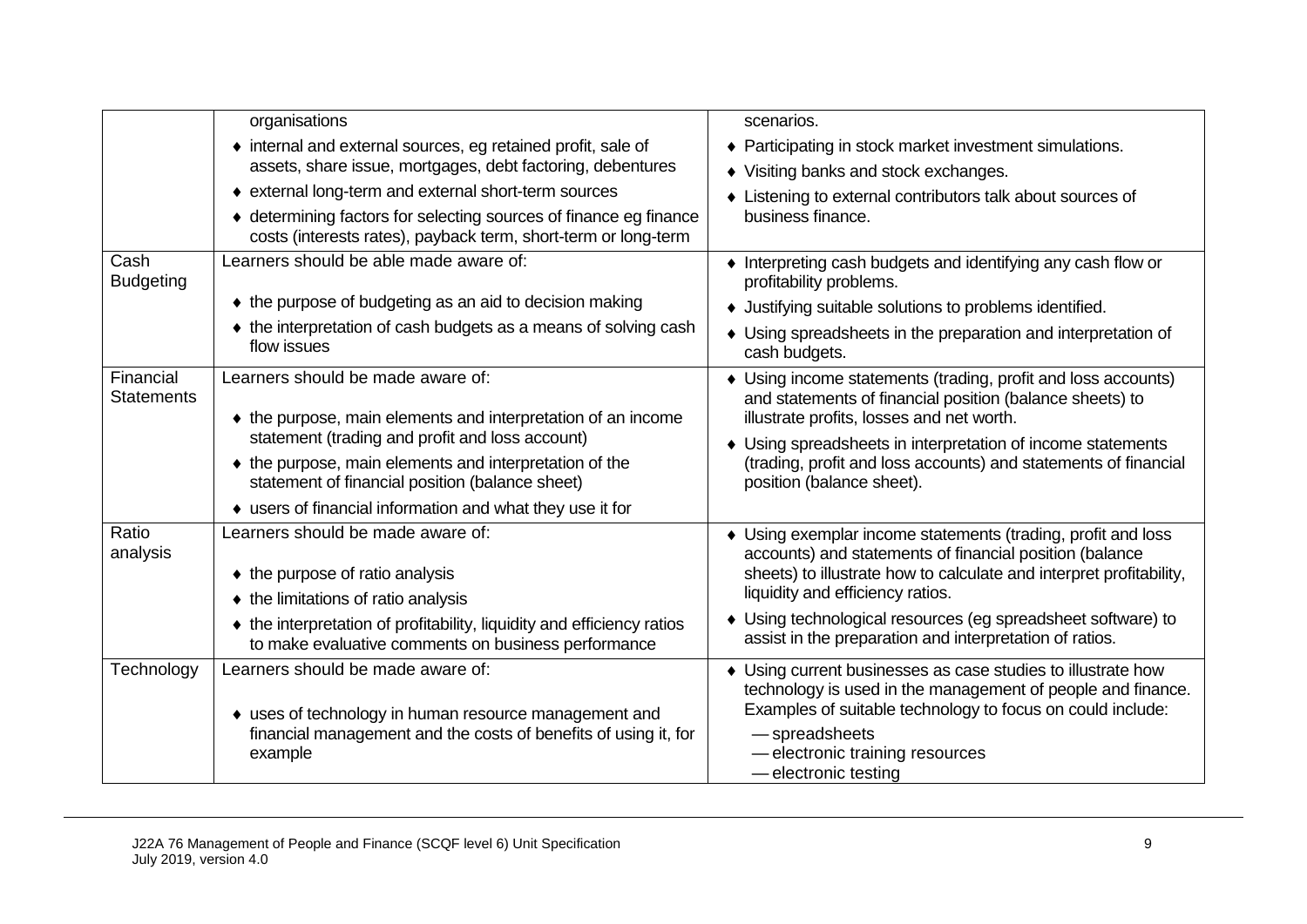| — electronic application forms                           |
|----------------------------------------------------------|
| Using appropriate technological and media resources (eg) |
| technology and news websites) to keep up-to-date with    |
| contemporary examples of technology being used by        |
| business and its impact on business activity.            |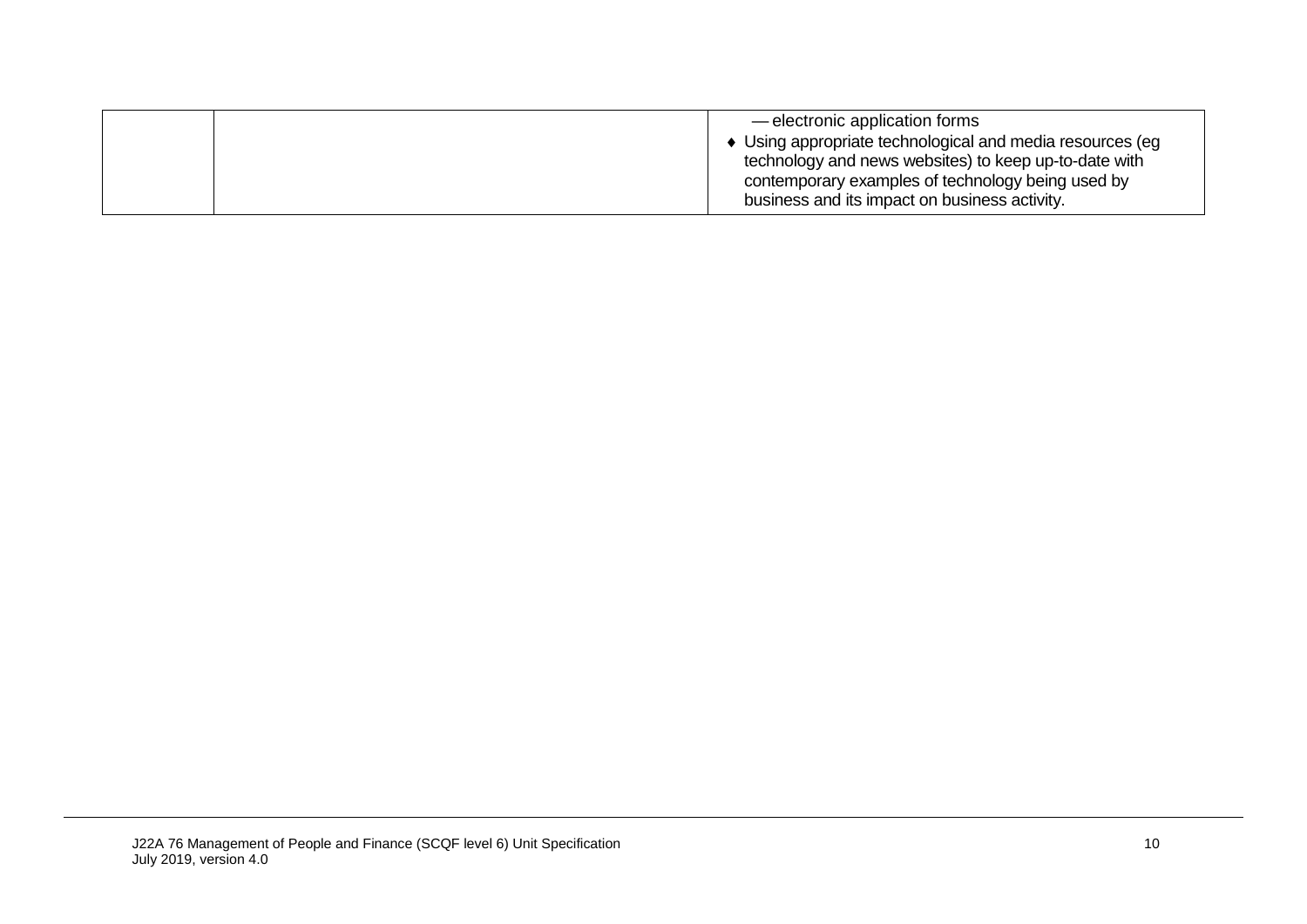## **Combining assessment within Units**

Assessment could be combined in this Unit by holistically assessing all the Outcomes of the Unit in a single assessment. When assessment within the Unit is holistic, teachers and lecturers should take particular care to track the evidence for each individual Outcome.